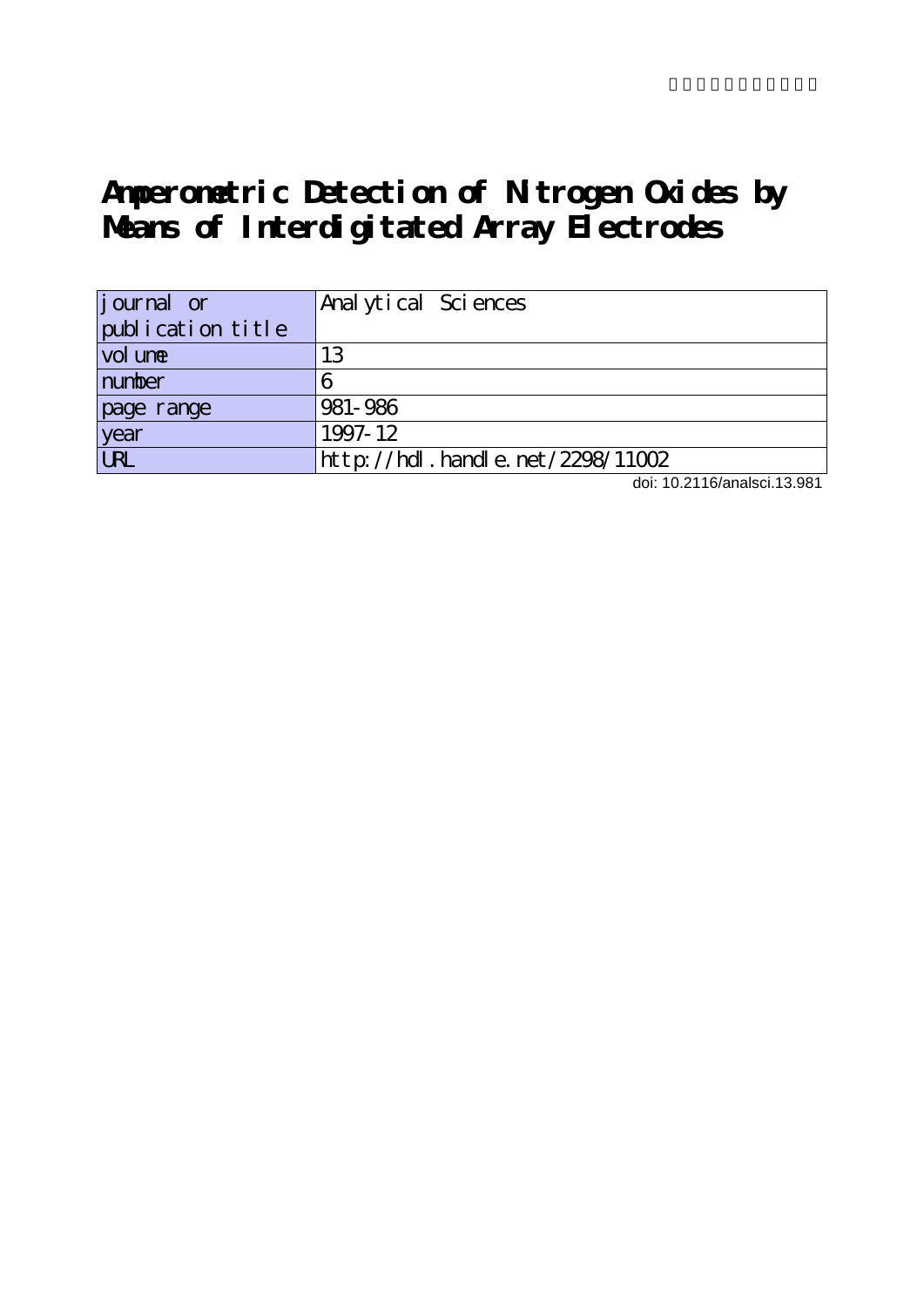# Amperometric Detection of Nitrogen Oxides by Means of Interdigitated Array Electrodes

Kei Toda, Shuichi Hashiguchi, Seiki Oguni and Isao Sanemasa

Department of Environmental Science, Faculty of Science, Kumamoto University, Kurokami, Kumamoto 860, Japan

The detection of nitrogen oxides contained in air was investigated using their redox cycles. NO and  $NO<sub>2</sub>$  gases can be detected by means of interdigitated array (IDA) electrodes made of Au that are fabricated on a gas-permeable membrane. The IDA electrodes were applied to a gas detection system for the first time. Although the membrane is soft and flexible, and has pores, the electrodes can be formed successfully on it by photolithography devised in our laboratory. Between the electrodes, redox cycles are produced, and, hence, the gas sensitivities increase. The reactions in this redox cycles are not simple, and it was confirmed that nitrate produced on the generator electrode reacts with NO gas on the collector in the NO detection system. The increase in sensitivity based on the generation of the redox cycle in amperometric detection appears to be improved by decreasing the distance between the electrodes.

Keywords Nitrogen oxides gas sensor, interdigitated array electrode, redox cycle

Solid-state gas sensors have many advantages; e.g. they are small in size, maintenance-free and possess the possibility of being manufactured through microfabrication. On the other hand, amperometric gas sensors using liquid electrolytes have relatively stable characteristics, and the sensor current can be analyzed theoretically. Thus, amperometric gas sensors have also been widely studied in recent years, mostly aimed at measuring hydrocarbons, carbon oxides<sup>1-4</sup>, nitrogen oxides, sulfur compounds<sup>5</sup>, reduced nitrogen<sup>6</sup>, oxygen<sup>7,8</sup> and toxic hydride gases.<sup>9</sup> Chang et al. reported on amperometric gas sensors in a review.<sup>10</sup> Of these gases, nitrogen oxides represent those largely contribute to acid-rain. The control of gases from exhausts of auto mobiles and combustion is social problem that we must come to grips with urgently. Amperometric measurements of  $NO_x$  were studied by Sedlak<sup>11-14</sup> and Dutta<sup>15</sup> et al. previously. NO and  $NO<sub>2</sub>$  gases were measured discriminatively by using a Teflon-bonded diffusion electrode through the oxidation and reduction of the gases, respectively. A study from a practical point of view was also reported.16

Recently, a highly sensitive amperometric measurement has been carried out using redox cycles, and it has caught wide attention.<sup>17-25</sup> A pair of interdigitated array (IDA) electrodes arranged closely to each other is fabricated on a substrate through a conventional photolithographic technique. An analyte is oxidized on one of the IDA electrodes (generator), and the product diffuses to reach the adjacent electrode (collector) surface, and is reduced there. The reduced species can be oxidized again on the generator electrode. According ly, a redox cycle is generated between the IDA electrodes. With this method, even trace amounts of components can be determined, because of its repeating reaction. Until now, experiments using such redox cycles have been carried out in solution systems, and the IDA electrodes are made up on flat substrates, such as silicon or glass wafers. This study is the first case where redox cycles were applied to gas detection using IDA electrodes. The advantages of using IDA electrodes are also expected to be seen in gas-sensing systems. Different from the solution system, however, the electrodes should be fabricated on a gas-permeable membrane in order to obtain good responses and sensing characteristics. We thus started this study in order to develop a technique for preparing IDA electrodes on a membrane, and then, attempted to apply the electrodes to  $NO<sub>x</sub>$  gas detection.

# Experimental

#### Electrodes

The construction of the IDA electrodes and the gas sensor used are shown in Fig. 1. The IDA electrodes were formed, as mentioned below, on a gas-permeable membrane (membrane filter FP-022, Flon Industry) made of PTFE. The fabrication process is shown in Fig. 2. The membrane was <sup>25</sup> mm in diameter and 0.06 mm thick and the pore size was  $0.22 \,\mu m$ . Since the membrane was soft and flexible, it had to be fixed on hard and flat substrate. The membrane, after being washed with acetone, was put on a 3-inch (76.2 mm) silicon wafer with photoresist (MP1400-22, Shipley) used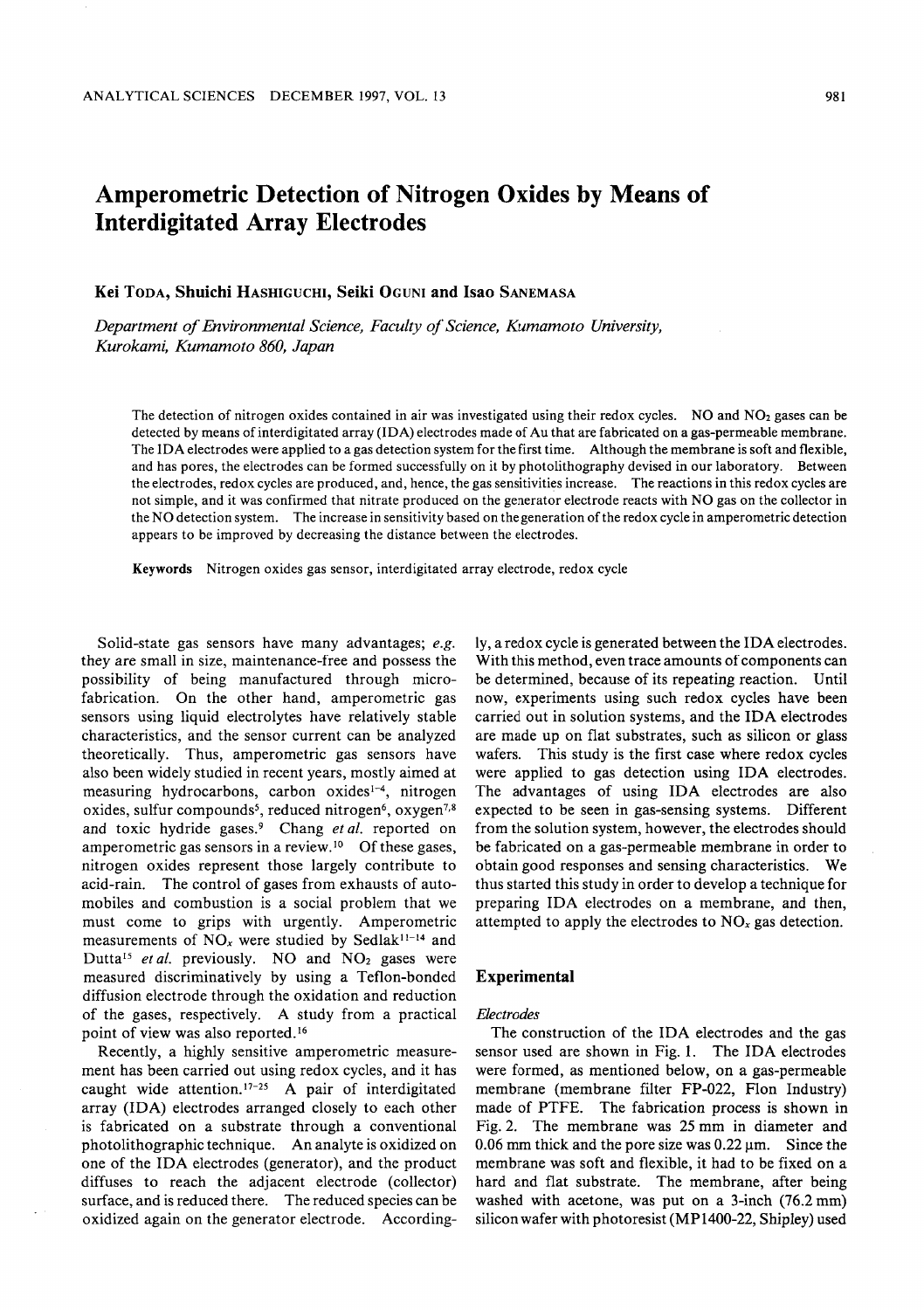

Fig. IDA electrodes and sensor structure used: (A) structure of the IDA electrodes fabricated on the PTFE membrane, the width and gap were  $100 \mu m$  each, the length of the arms was 3.5 mm; (B) whole structure of the gas sensor constructing the IDA electrodes. The cell was made of VC and was <sup>30</sup> mm in inner diameter and <sup>36</sup> mm in height; the inner volume was <sup>25</sup> ml. The counter and reference electrodes were Pt black and Ag/AgCl, and the inner solution was  $0.05 M H_2SO<sub>4</sub>$ .

as binder. After baking it to assure bonding of the two in a thermo-controlled box at  $80^{\circ}$ C for 20 min, the same photoresist was spin-coated on the membrane at 1000 rpm; then, the resist-pattern was made by a conventional photolithography technique. Prior to development, the thus-treated membrane was soaked in chlorobenzene to make the lift-off process easy.<sup>26,27</sup> Au IDA patterns were made by vacuum evaporation of Au and the lift-off method, where the membrane was dipped into a remover (1165, Shipley). In the lift-off process, unwanted Au parts were removed by dissolving the photoresist; simultaneously, the membrane could also be easily removed from the substrate. The electrodes thusprepared consisted of two sets of arrays, each of which had 7 arm-like electrode elements. Each element was 100  $\mu$ m in width (W<sub>e</sub>) and 3.5 mm in length, and separated by a gap of 100  $\mu$ m in width ( $W_g$ ) from the adjacent element. The area of each electrode was about 2.6 mm2.

# Apparatus

The membrane on which the IDA electrodes were formed was washed in  $0.1 M$  HNO<sub>3</sub>, rinsed with deionized water before use, and then constructed into sensor-housing together with a Pt black counter (Pt black was deposited before use on a Pt electrode, BAS) and an Ag/AgCl reference (RE-IB, BAS) electrodes. These counter and reference electrodes were fixed with o-rings (specification in dimension was P5) made of Viton® in order to prevent the inner solution from contacting with air. These electrodes were joined to a dual-potentiostat that was designed and constructed in this laboratory. Although with a usual potentiostat, the working electrode is connected to a ground-line, the counter electrode of this system was led to the ground-line, because two kinds of potentials must be set for working electrodes. The sensor-housing, made of PVC, was of the flow-through-



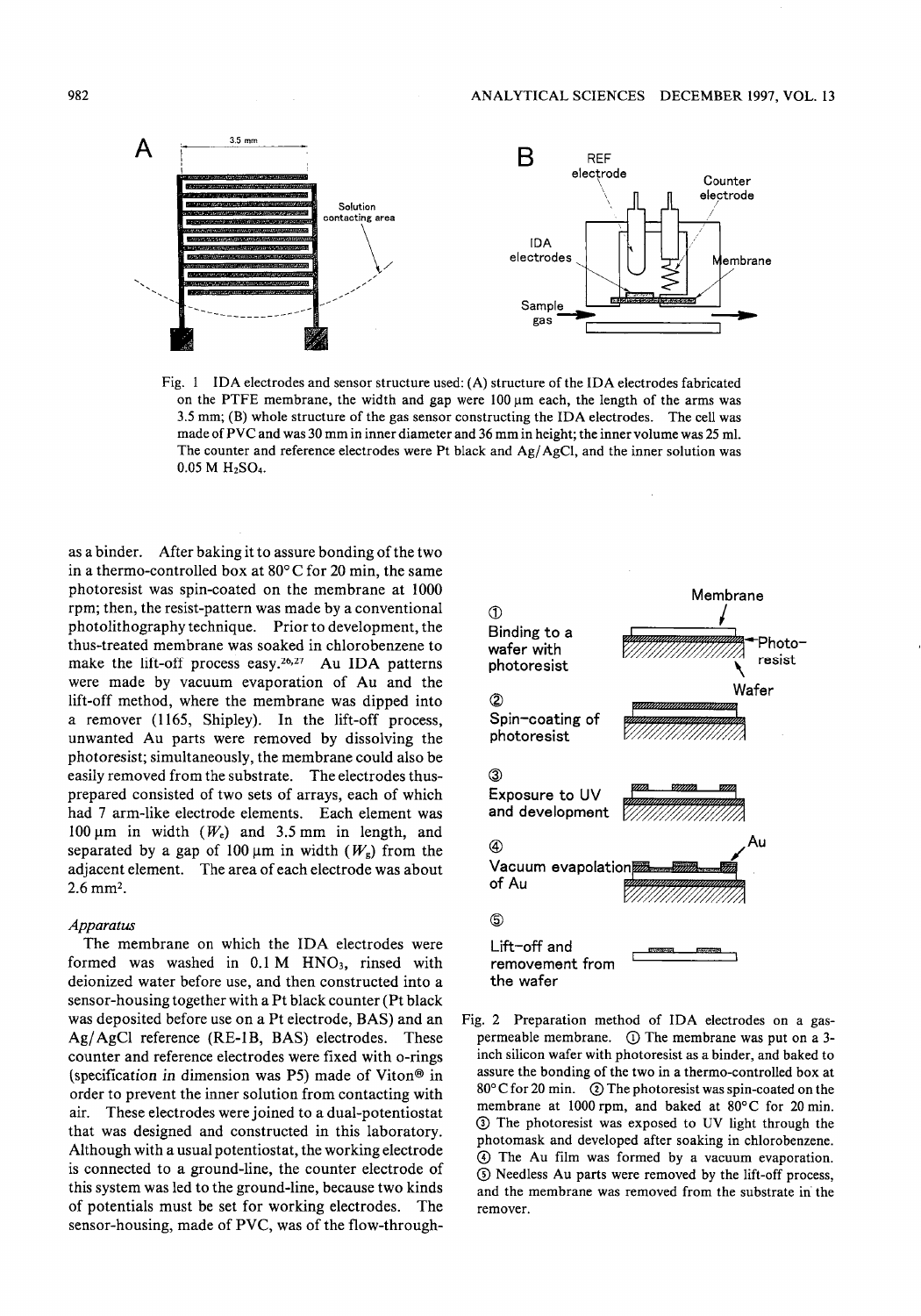

Fig. 3 Effect of the electrode potential on the current response to 200 ppm of NO (A) and 100 ppm of NO<sub>2</sub> (B) at the single-mode.



Fig. 4 Effect of the collector potential on the current response to 200 ppm of NO (A) and 100 ppm of NO<sub>2</sub> (B) in the dual-mode. The generator potential was held at  $+1.0$  V vs. Ag/AgCl constant.

type, and an inner solution  $(0.05 M H<sub>2</sub>SO<sub>4</sub>)$  was separated by the membrane from a sample gas stream.

# Procedure

Air containing variable known concentrations of  $NO<sub>x</sub>$ gases was introduced into the flow-line at a rate of  $100 \text{ ml min}^{-1}$ . The sample gases were prepared by dilution of the standard gases (1000 ppm NO or  $1\%$  NO<sub>2</sub>, N2 balance, Nippon Sanso Co.) with air by the help of mass-flow controllers (SEC-4400s, STEC Inc.). Furthermore, the sample gas was required to pass through two steps of dilution when the sensor was evaluated at low concentrations. The voltages of the individual sets were applied to the two working elec trodes, and the current of each electrode was measured and recorded.

# Results and Discussion

# Optimum potentials of each electrode

Figure 3 shows the relation between the electrode potential and the responses to  $NO_x$  at a single-mode. In the single-mode, a potential was applied only to the generator, while the collector remained open. Below  $+0.7$  V vs. Ag/AgCl, the current of the sensor hardly increased upon the mixing of the NO gas into the sample stream. In the case of  $NO<sub>2</sub>$  detection, the negative response increase depended on the decrease in the potential, which was caused by a reduction of the gas. $12$ Above +0.8 V, the response increased steeply depending on the increase in the potential. At over  $+1.0$  V, not only was the response not much larger, but also the baseline level rose. Hence,  $+1.0$  V was found to be the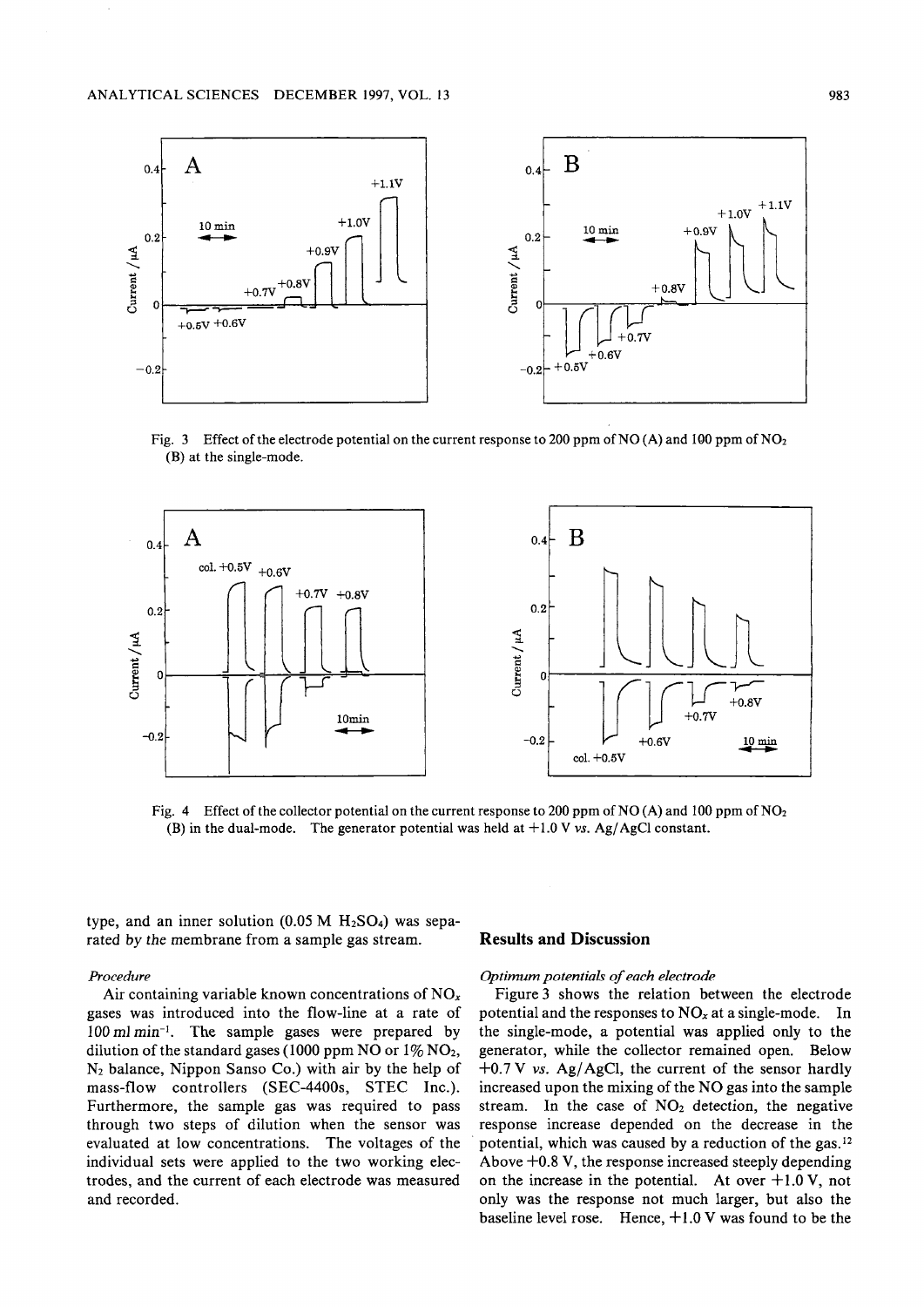

Fig. 5 Difference in the sensor responses between the singleand dual-modes, when <sup>200</sup> ppm of NO gas was introduced into the cell. (A) and (B) are the responses obtained when potentials were applied solely to the collector and generator, respectively, and (C) is the response in the dual-mode. The potentials of the generator and collector were  $+0.6$  V and  $+1.0$  V vs. Ag/AgCl, respectively.

optimum potential for  $NO<sub>x</sub>$  gas oxidation.

Subsequently, a dual-mode was examined. The results are shown in Fig. 4. The potential of the generator was controlled at  $+1.0$  V constantly, and only the collector potential was changed from  $+0.8$  to  $+0.5$  V by 0.1 V step. According to the decrease in the collector potential, the negative response of the collector increased greatly. The response of the generator also increased according to the decrease in the collector potential. At  $+0.5$  V, the noise of the baseline increased, and the optimum potential of the collector was determined to be  $+0.6$  V. At these potentials, the difference in the response between the single- and dual-modes was examined; the results are given in Fig. 5. When a voltage  $(+0.6 V)$  was applied to only the collector and the generator was open  $(A)$ , no obvious response was observed. When a voltage  $(+1.0 \text{ V})$  was applied solely to the generator (B), the current in the presence of NO gas was 25-times as much as in the NO-free condition. A curve  $(C)$  was obtained when the voltages were supplied to both of the electrodes. In this mode, the current of the collector also changed, and the response of the generator current was larger than in the single-mode. These facts indicate that the redox species produced on the generator reacted on the col lector surface, and was re-oxidized on the generator surface.

# Calibration curves

Figure 6 indicates calibration curves of NO (A) and  $NO<sub>2</sub>$  (B) obtained in the single- and dual-modes. The current responses at both the generator and collector increased almost in proportion to the gas concentrations. We can see that the sensitivity of the sensor to  $NO<sub>2</sub>$ was larger than it was to NO. The reason could be as follows: NO gas did not dissolve much into the electrolyte; for example, the solubility of NO in water is 61.7 ppm (w/w) at  $20^{\circ}$ C and 1 atm.<sup>28</sup> Further, the NO2-permeability of the PTFE membrane is larger than the NO-peameability.16 The collection efficiency and amplification rate were obtained from the curves. By definition, the collection efficiency can be calculated from the current ratio of the generator to collector, and the amplification rate from the ratio of the oxidation current at the dual-mode to the current at the singlemode. In the NO sensing system, the collection efficiency and the amplification rate were 43% and 1.77, respectively. In the case of  $NO<sub>2</sub>$ , the amplification rate was 1.49. These factors could be improved the finer IDA electrodes are fabricated on the membrane. It was expected to gain an improvement from Fig. 7, which shows the relationships between the factors and dimensions of the IDA electrodes obtained from the use of  $Fe(CN)_{6}^{4-\frac{1}{3}}$  redox reactions. The abscissa indicates



Fig. 6 Calibration curves of NO (A) and NO<sub>2</sub> (B). The symbols  $\bigcirc$  and  $\Box$  indicate the current changes at the generator and collector, and the open and solid symbols show that obtained in the single- and dualmode, respectively.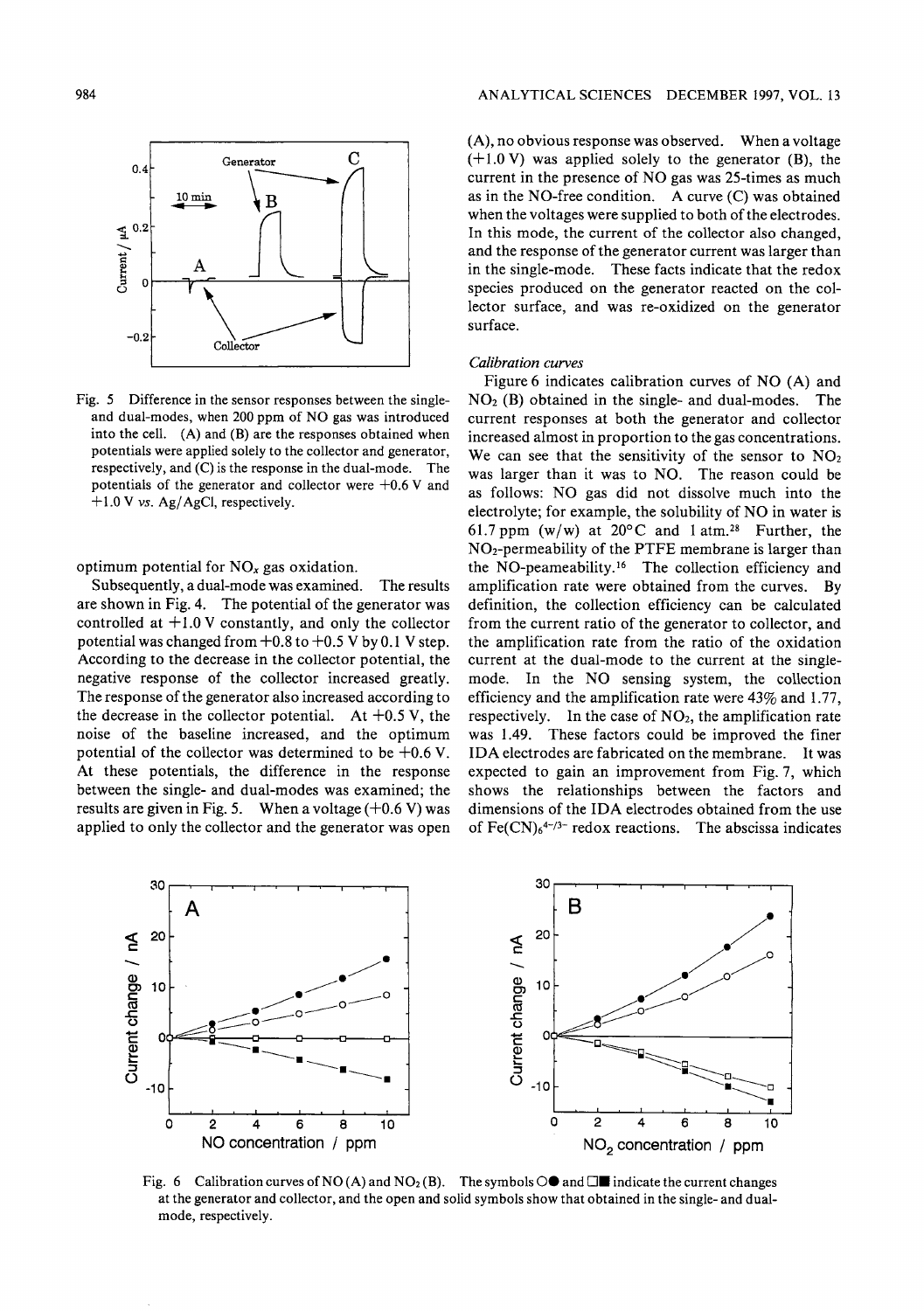

Fig. 7 Scale effect of the IDA electrodes on their collection efficiency and amplification rate. The abscissa indicates the average diffusion length defined as  $W_c/4+W_g$ .  $\odot \bullet$ , our experimental;  $\square$ , from reference (17);  $\Delta \blacktriangle$ , from (18);  $\nabla \blacktriangledown$ , from (21);  $\diamondsuit$ , from (23). These data were obtained in the redox reaction concerned with  $Fe(CN)_{6}^{4-\frac{1}{3}}$ . The open and solid symbols indicate the collection efficiency and ampli fication rate, respectively.

the average diffusion length, defined as  $W_e/4+W_e$ .<sup>17</sup> Data taken from the literature were also plotted together with our experimental values. At 125  $\mu$ m in  $W_e/4+W_g$ , which was at the same dimension as the sensor used for the NO<sub>x</sub> detection, the plotted data in Fe(CN)<sub>6</sub><sup>4-/3-</sup> system were nearly equal to the factors obtained in the NO sensing system. If the electrodes were prepared with a few microns of gap, the sensitivities might increase by more than ten times. Unfortunately, fabricating the pattern on the membrane was more difficult than that on hard and flat substrate. The dimensions used in fabricating the electrodes were the limit that electrodes could be prepared reproducibly at the time of the experiments in this laboratory.

### Mechanism of redox cycle reactions

Some investigations on redox reactions of nitrogen oxides, nitrite and nitrate have been reported. $29-31$ There are many reactions concerning the system, which are complicated30 because the standard potentials of these reactions are similar to one another, as shown in Eqs.  $(1)-(6)$ :

| $HNO2+H++e- \longrightarrow NO(g)+H2O$                                    | $E^0$ : +0.99 V (1) |
|---------------------------------------------------------------------------|---------------------|
| $NO2(g) + 2H^+ + 2e^- \rightleftharpoons NO(g) + H2O$ $E^0$ : +1.03 V (2) |                     |
| $NO3-+4H++3e- \longrightarrow NO(g)+2H2O$                                 | $E^0$ : +0.96 V (3) |
| $NO3 + 3H++2e- \rightleftarrows HNO2+H2O$                                 | $E^0$ : +0.94 V (4) |
| $NO2(g) + H^+ + e^- \rightleftharpoons HNO2$                              | $E^0$ : +1.07 V (5) |



Fig. Response of the electrode in the single-mode to <sup>200</sup> ppm of NO gas when <sup>50</sup> mM nitrate was added to the inner solution. The potential of the electrode was  $+0.6$  V vs. Ag/AgCl, the same as that of the collector in the dualmode.

$$
NO3-+2H++e- \longrightarrow NO2(g)+H2O \qquad E0: +0.81 V (6)
$$

$$
NO3-+H2O+2e- \longrightarrow NO2-+2OH- E0: +0.01 V (7)
$$

The reactions of Eqs.  $(1) - (6)$  (from right to left) occurred on the generator, and the reverse on the collector. The generated nitrite by the oxidation of NO or the reduction of nitrate might also be oxidized as in Eq. (7), where the standard redox potential is sufficiently low. However, it was considered that this reaction hardly comes about, because the proton-free-nitrite and hydroxide ions are at a very low concentration in the electrolyte.

In addition, as mentioned above, the amplification rate of the NO sensing system was found to be larger than that of the  $NO<sub>2</sub>$  system. From the results, the existence of a reaction peculiar to NO was expected. To confirm this, another experiment was carried out, the results of which are given in Fig. 8. In this experiment, <sup>50</sup> mM of nitrate was added beforehand to the inner solution instead of the product of the generator, and NO gas was put into the flow cell. The experiment was carried out in the singlemode and the potential was set at  $+0.6$  V vs. Ag/AgCl. Compared with Fig. 5A, the reducing current in the presence of NO clearly increased as a result of the added nitrate. It was considered that the NO reacted with nitrate according to the following equation:

$$
NO + NO3 + e^- \longrightarrow 2NO2 \qquad E0: +0.49 V (8)
$$

When the regular electrolyte, *i.e.* nitrate-free  $H_2SO_4$ solution was used in the dual-mode, this reaction (Eq. (8)) probably occurred on the collector, as in this simulation, where nitrate was added to the inner solution. Simultaneously, the reductions of nitrate with protons also occurred in the redox system. The thus-produced nitrate reacted on the generator, and contributed to the